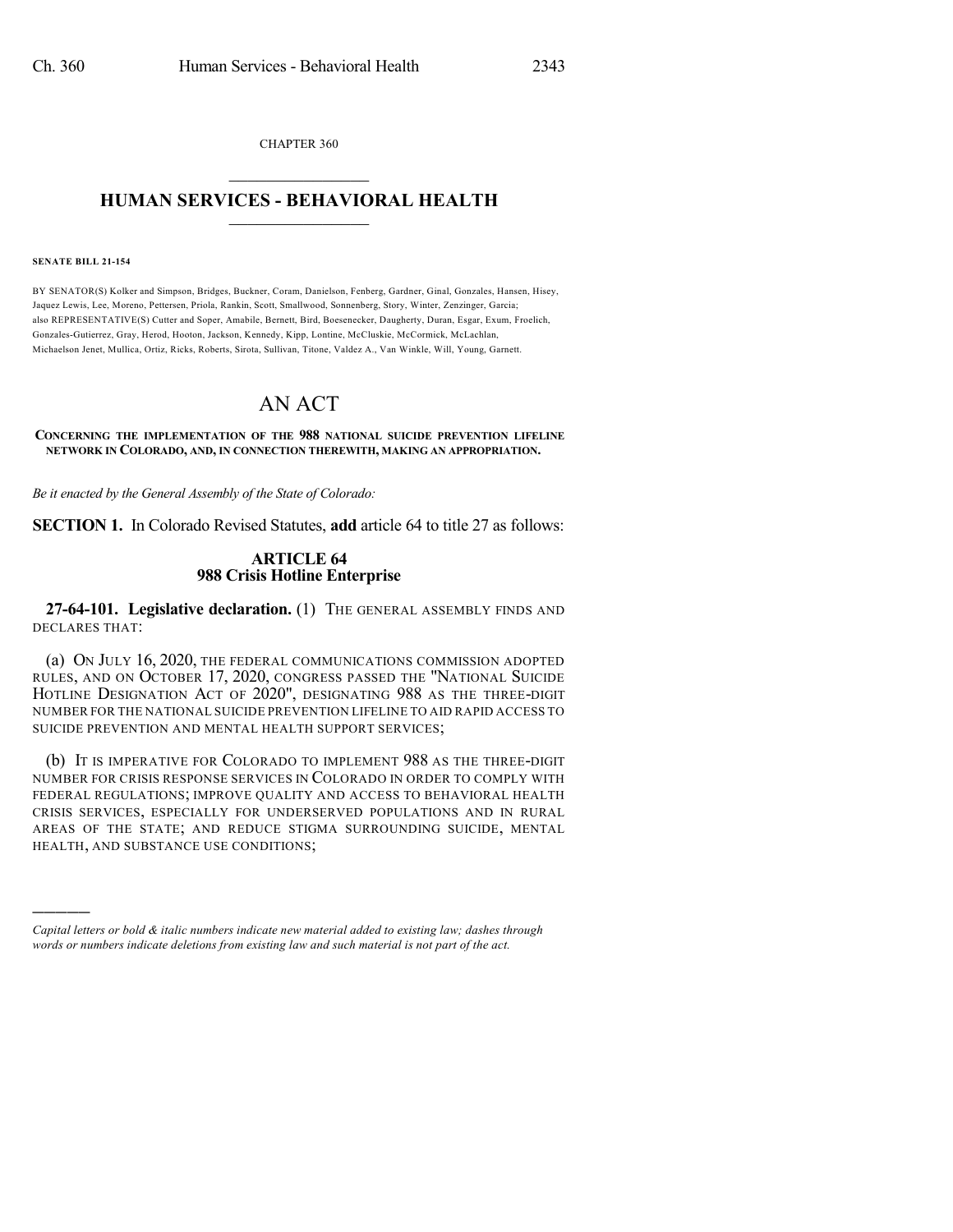(c) THE 988 CRISIS HOTLINE ENTERPRISE PROVIDES VALUABLE BENEFITS AND SERVICES TO TELEPHONE SERVICE USERS WHEN THE ENTERPRISE FUNDS THE 988 CRISIS HOTLINE AND PROVIDES CRISIS OUTREACH, STABILIZATION, AND ACUTE CARE TO INDIVIDUALS CALLING THE 988 CRISIS HOTLINE FROM ANY JURISDICTION IN COLORADO TWENTY-FOUR HOURS A DAY, SEVEN DAYS A WEEK;

(d) By providing the benefits and services specified in subsection  $(1)(c)$ OF THIS SECTION, THE 988 CRISIS HOTLINE ENTERPRISE ENGAGES IN AN ACTIVITY CONDUCTED IN THE PURSUIT OF A BENEFIT, GAIN, OR LIVELIHOOD, AND THEREFORE OPERATES AS A BUSINESS;

(e) CONSISTENT WITH THE DETERMINATION OF THE COLORADO SUPREME COURT IN *NICHOLL V. E-470 PUBLIC HIGHWAY AUTHORITY*, 896 P.2d 859 (COLO. 1995), THAT THE POWER TO IMPOSE TAXES IS INCONSISTENT WITH ENTERPRISE STATUS UNDER SECTION 20 OF ARTICLE  $X$  of the state constitution. It is the CONCLUSION OF THE GENERAL ASSEMBLY THAT THE CHARGES IMPOSED BY THE ENTERPRISE IS A FEE, NOT A TAX, BECAUSE THE CHARGES ARE IMPOSED FOR THE SPECIFIC PURPOSE OF ALLOWING THE ENTERPRISE TO DEFRAY THE COSTS OF PROVIDING THE BENEFITS AND SERVICES SPECIFIED IN SUBSECTION  $(1)(c)$  of this SECTION TO TELEPHONE SERVICE USERS AND THE CHARGES ARE IMPOSED AT RATES THAT ARE REASONABLY CALCULATED BASED ON THE COST OF THE SERVICES RECEIVED BY TELEPHONE SERVICE USERS;

(f) SO LONG AS THE 988CRISIS HOTLINE ENTERPRISE QUALIFIES AS AN ENTERPRISE FOR PURPOSES OF SECTION 20 OF ARTICLE X OF THE STATE CONSTITUTION, THE REVENUE FROM THE CHARGES IMPOSED BY THE ENTERPRISE ARE NOT STATE FISCAL YEAR SPENDING, AS DEFINED IN SECTION 24-77-102 (17), OR STATE REVENUES, AS DEFINED IN SECTION  $24-77-103.6$  (6)(c), and do not count against either the STATE FISCAL YEAR SPENDING LIMIT IMPOSED BY SECTION 20 ARTICLE X OF THE STATE CONSTITUTION OR THE EXCESS STATE REVENUES CAP, AS DEFINED IN SECTION 24-77-103.6 (6)(b)(I); AND

(g) NO OTHER ENTERPRISECREATED SIMULTANEOUSLY OR WITHIN THE PRECEDING FIVE YEARS SERVES PRIMARILY THE SAME PURPOSE AS THE 988 CRISIS HOTLINE ENTERPRISE AND THE 988 CRISIS HOTLINE ENTERPRISE WILL GENERATE REVENUE FROM CHARGES OF LESS THAN ONE HUNDRED MILLION DOLLARS TOTAL IN ITS FIRST FIVE FISCAL YEARS. ACCORDINGLY, THE CREATION OF THE 988 CRISIS HOTLINE ENTERPRISE DOES NOT REQUIRE VOTER APPROVAL PURSUANT TO SECTION 24-77-108.

**27-64-102. Definitions.** AS USED IN THIS ARTICLE 64, UNLESS THE CONTEXT OTHERWISE REQUIRES:

(1) "988 CRISIS HOTLINE" MEANS A STATE-IDENTIFIED HOTLINE PARTICIPATING IN THE NATIONAL SUICIDE PREVENTION LIFELINE NETWORK TO RESPOND TO STATEWIDE OR REGIONAL BEHAVIORAL HEALTH CRISIS CALLS.

(2) "CHARGE" MEANS THE 988 SURCHARGE IMPOSED BY THE ENTERPRISE PURSUANT TO SECTION 27-64-103 (4)(a) AND THE PREPAID WIRELESS 988 CHARGE IMPOSED BY THE ENTERPRISE PURSUANT TO SECTION 27-64-103 (4)(b).

(3) "ENTERPRISE" MEANS THE 988 CRISIS HOTLINE ENTERPRISE CREATED IN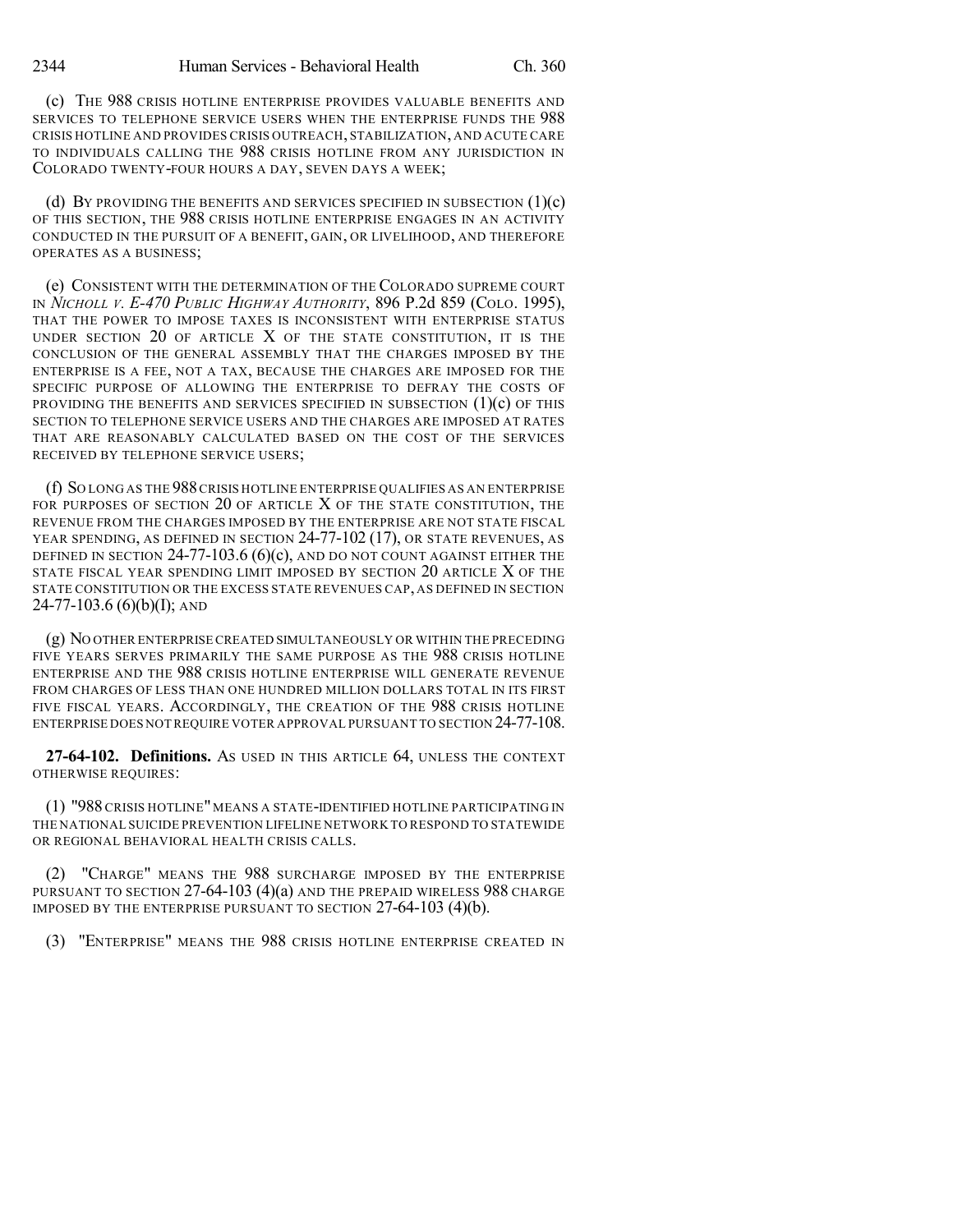SECTION 27-64-103.

(4) "NATIONAL SUICIDE PREVENTION LIFELINE"MEANS A NATIONAL NETWORK OF LOCAL CRISIS CENTERS MAINTAINED BY THE FEDERAL SUBSTANCE ABUSE AND MENTAL HEALTH SERVICES ADMINISTRATION THAT PROVIDES FREE AND CONFIDENTIAL EMOTIONAL SUPPORT TO PEOPLE IN SUICIDAL CRISIS OR EMOTIONAL DISTRESS TWENTY-FOUR HOURS A DAY, SEVEN DAYS A WEEK.

(5) "VETERANS CRISIS LINE" MEANS THE VETERANS CRISIS LINE MAINTAINED BY THE UNITED STATES DEPARTMENT OF VETERANS AFFAIRS.

**27-64-103. 988 crisis hotline enterprise - creation - powers and duties.** (1) THERE IS CREATED IN THE DEPARTMENT OF HUMAN SERVICES THE 988 CRISIS HOTLINE ENTERPRISE.THE ENTERPRISE IS AND OPERATES AS A GOVERNMENT-OWNED BUSINESS WITHIN THE DEPARTMENT OF HUMAN SERVICES FOR THE BUSINESS PURPOSE OF IMPOSING CHARGES PURSUANT TO SUBSECTIONS  $(4)(a)$  and  $(4)(b)$  of this SECTION, AND UTILIZING THE CHARGES' REVENUE TO FUND THE 988 CRISIS HOTLINE AND PROVIDE CRISIS OUTREACH, STABILIZATION, AND ACUTE CARE TO INDIVIDUALS CALLING THE 988 CRISIS HOTLINE. THE ENTERPRISE EXERCISES ITS POWER AND PERFORMS ITS DUTIES AS IF THE SAME WERE TRANSFERRED BY A **TYPE 1** TRANSFER, AS DEFINED IN SECTION 24-1-105, TO THE STATE DEPARTMENT.

(2) THE ENTERPRISE CONSTITUTES AN ENTERPRISE FOR PURPOSES OF SECTION 20 OF ARTICLE XOF THE STATE CONSTITUTION SO LONG AS IT RETAINS THE AUTHORITY TO ISSUE REVENUE BONDS AND RECEIVES LESS THAN TEN PERCENT OF ITS TOTAL REVENUES IN GRANTS FROM ALL COLORADO STATE AND LOCAL GOVERNMENTS COMBINED. SO LONG AS IT CONSTITUTES AN ENTERPRISE PURSUANT TO THIS SUBSECTION (2), THE ENTERPRISE IS NOT SUBJECT TO SECTION 20 OF ARTICLE X OF THE STATE CONSTITUTION.

(3) THE ENTERPRISE IS GOVERNED BY A BOARD OF DIRECTORS APPOINTED BY THE GOVERNOR.

(4) THE ENTERPRISE'S PRIMARY POWERS AND DUTIES ARE TO:

(a) EFFECTIVE JANUARY 1, 2022, IMPOSE A 988 SURCHARGE ON SERVICE USERS, AS DEFINED IN SECTION 40-17.5-101 (13), IN AN AMOUNT TO BE ESTABLISHED ANNUALLY BY THE ENTERPRISE, IN COLLABORATION WITH THE PUBLIC UTILITIES COMMISSION, BUT NOT TO EXCEED THIRTY CENTS PER MONTH PER 988 ACCESS CONNECTION, AS DEFINED IN SECTION 40-17.5-101 (2). ON OR BEFORE OCTOBER 1, 2021, AND ON OR BEFORE OCTOBER 1 OF EACH YEAR THEREAFTER, THE ENTERPRISE, IN COLLABORATION WITH THE PUBLIC UTILITIES COMMISSION, SHALL ESTABLISH THE AMOUNT OF THE SURCHARGE FOR THE NEXT CALENDAR YEAR.THE AMOUNT OF THE SURCHARGE MUST BE REASONABLY CALCULATED BASED ON THE COST OF THE SERVICES RECEIVED BY TELEPHONE SERVICE USERS. THE AMOUNT OF THE SURCHARGE IMPOSED PER 988 ACCESS CONNECTION MUST BE UNIFORM, REGARDLESS OF THE TECHNOLOGY USED TO PROVIDE THE 988 ACCESS CONNECTION.

(b) EFFECTIVE JANUARY 1, 2022, IMPOSE A PREPAID WIRELESS 988 CHARGE ON EACH RETAIL TRANSACTION, AS DEFINED IN SECTION  $40-17.5-104$  (1)(d), IN AN AMOUNT TO BE ESTABLISHED ANNUALLY BY THE ENTERPRISE, IN COLLABORATION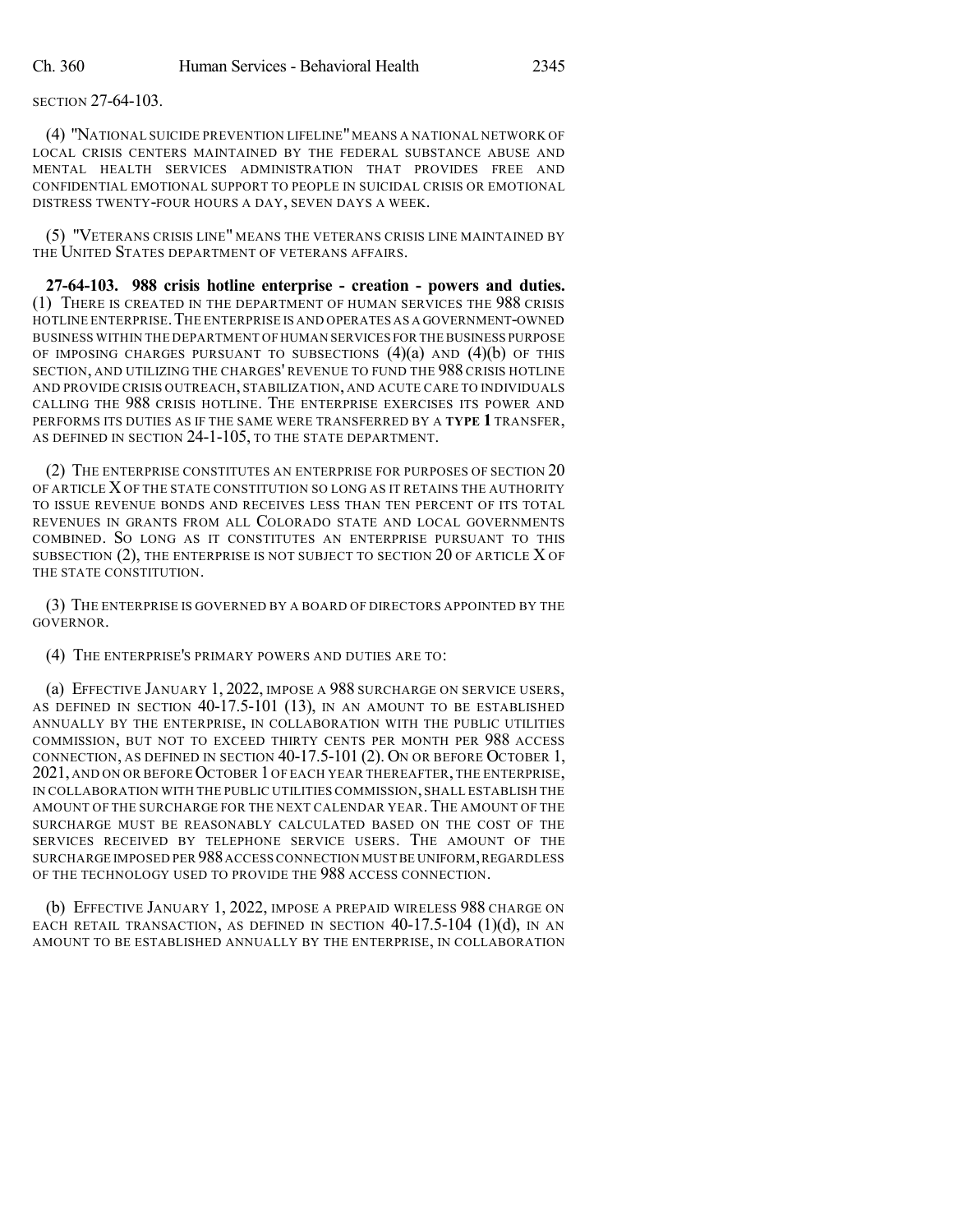WITH THE PUBLIC UTILITIES COMMISSION, BUT NOT TO EXCEED THIRTY CENTS PER EACH RETAIL TRANSACTION IN WHICH PREPAID WIRELESS SERVICE IS PURCHASED IN COLORADO. ON OR BEFORE OCTOBER 1, 2021, AND ON OR BEFORE OCTOBER 1 OF EACH YEAR THEREAFTER, THE ENTERPRISE, IN COLLABORATION WITH THE PUBLIC UTILITIES COMMISSION, SHALL ESTABLISH THE AMOUNT OF THE CHARGE FOR THE NEXT CALENDAR YEAR. THE AMOUNT OF THE CHARGE MUST BE REASONABLY CALCULATED TO MEET THE NEEDS OF THE ENTERPRISE.

(c) AS REQUIRED BY SUBSECTION (5) OF THIS SECTION, FUND THE 988 CRISIS HOTLINE TO PROVIDE INTERVENTION SERVICES AND CRISIS CARE COORDINATION TO INDIVIDUALS CALLING THE 988 CRISIS HOTLINE;

(d) (I) ENGAGE THE SERVICES OF THIRD PARTIES SERVING AS CRISIS VENDORS TO PROVIDE CRISIS OUTREACH, STABILIZATION, ACUTE CARE, AND MARKETING FOR THE 988 CRISIS HOTLINE;

(II) ENTER INTO ANY OTHER CONTRACTS NECESSARY FOR PROFESSIONAL AND TECHNICAL ASSISTANCE AND ADVICE AND TO SUPPLY OTHER SERVICES RELATED TO THE CONDUCT OF THE AFFAIRS OF THE ENTERPRISE, WITHOUT REGARD TO THE "PROCUREMENT CODE", ARTICLES 101 TO 112 OF TITLE 24.

(III) THE DEPARTMENT OF HUMAN SERVICES SHALL PROVIDE OFFICE SPACE AND ADMINISTRATIVE STAFF TO THE ENTERPRISE PURSUANT TO A CONTRACT ENTERED INTO PURSUANT TO SUBSECTION  $(4)(d)(II)$  OF THIS SECTION.

(e) BY RESOLUTION, AUTHORIZE AND ISSUE REVENUE BONDS THAT ARE PAYABLE ONLY FROM THE MONEY IN THE 988CRISIS HOTLINE CASH FUND CREATED IN SECTION 27-64-104; AND

(f) ADOPT,AMEND,OR REPEAL POLICIES FOR THE REGULATION OFITS AFFAIRS AND THE CONDUCT OF ITS BUSINESS CONSISTENT WITH THIS SECTION.

(5) (a) ON OR BEFORE JULY 1, 2022, THE ENTERPRISE SHALL FUND A NONPROFIT ORGANIZATION TO OPERATE THE 988 CRISIS HOTLINE AND PROVIDE INTERVENTION SERVICES AND CRISIS CARE COORDINATION TO INDIVIDUALS CALLING THE 988CRISIS HOTLINE FROM ANY JURISDICTION WITHIN COLORADO TWENTY-FOUR HOURS A DAY, SEVEN DAYS A WEEK.

(b) THE NONPROFIT ORGANIZATION SHALL:

(I) HAVE AN ACTIVE AGREEMENT WITH THE ADMINISTRATOR OF THE NATIONAL SUICIDE PREVENTION LIFELINE FOR PARTICIPATION WITHIN THE NETWORK;

(II) MEET THE NATIONAL SUICIDE PREVENTION LIFELINE REQUIREMENTS AND BEST PRACTICE GUIDELINES FOR OPERATIONAL AND CLINICAL STANDARDS;

(III) MEET THE NATIONAL SUICIDE PREVENTION LIFELINE REQUIREMENTS FOR SERVING HIGH-RISK AND SPECIALIZED POPULATIONS;

(IV) DEPLOY MOBILE RESPONSE UNITS AND CO-RESPONDER PROGRAMS THAT ARE PART OF THE BEHAVIORAL HEALTH CRISIS RESPONSE SYSTEM, CREATED PURSUANT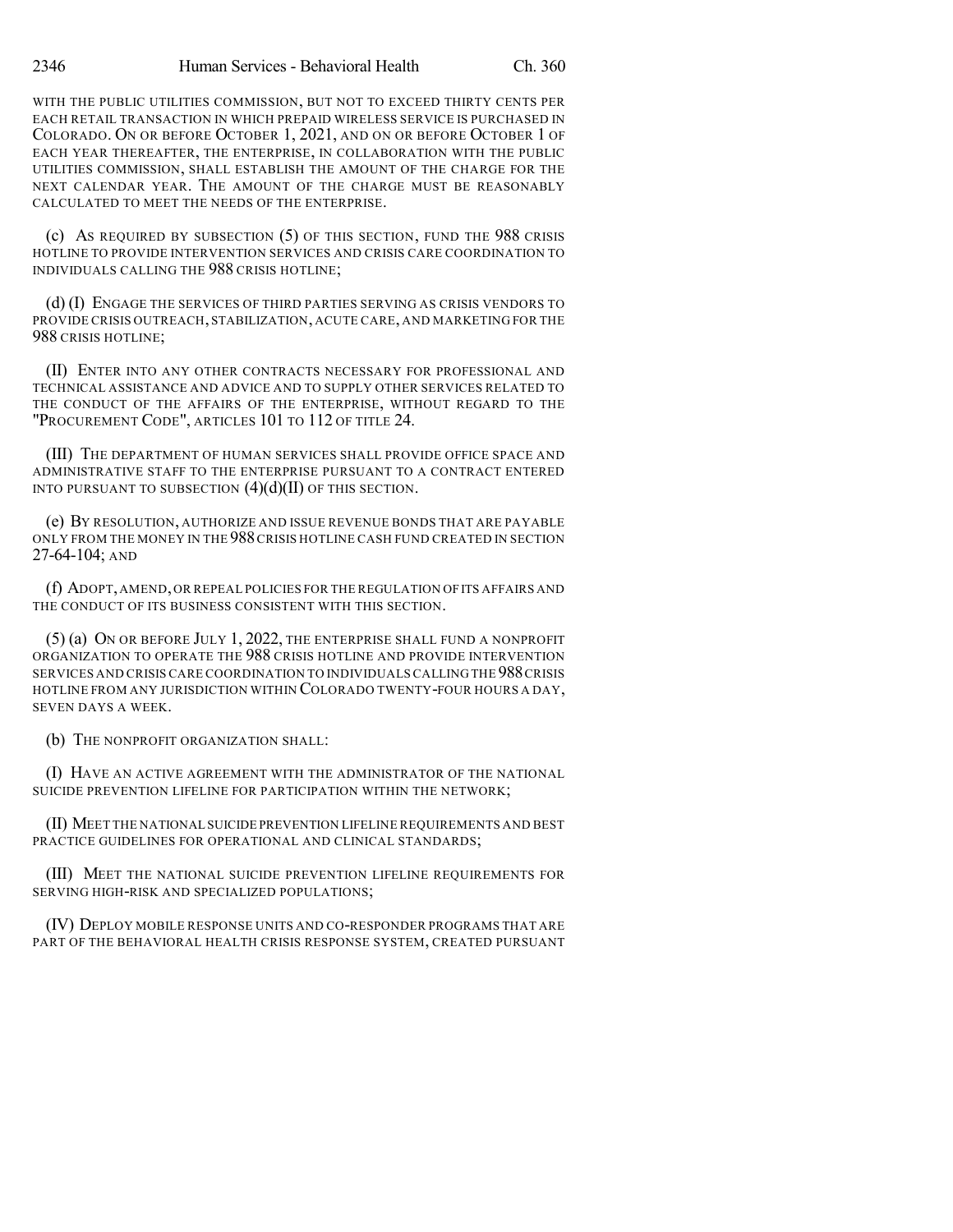TO SECTION 27-60-103, AND COORDINATE ACCESS TO CRISIS WALK-IN CENTERS, AS APPROPRIATE; AND

(V) PROVIDE FOLLOW-UP SERVICES TO INDIVIDUALS ACCESSING THE 988 CRISIS HOTLINE.

(6) THE ENTERPRISE SHALL COLLABORATE WITH THE NATIONAL SUICIDE PREVENTION LIFELINE AND THE VETERANS CRISIS LINE FOR THE PURPOSE OF ENSURING CONSISTENT PUBLIC MESSAGING ABOUT THE 988 CRISIS HOTLINE CENTER AND AVAILABLE SERVICES.

(7) THE ENTERPRISE SHALL CONSIDER RECOMMENDATIONS FROM THE STATE'S 988 PLANNING COMMITTEE TO DETERMINE HOW THE 988CRISIS HOTLINE WILL INTERACT WITH THE TWENTY-FOUR-HOUR TELEPHONE CRISIS SERVICES ESTABLISHED IN SECTION 27-60-103 (1)(b)(I).

(8) THE ENTERPRISE IS SUBJECT TO THE OPEN MEETINGS PROVISIONS OF THE "COLORADO SUNSHINE ACT OF 1972", CONTAINED IN PART 4 OF ARTICLE 6 OF TITLE 24, AND THE "COLORADO OPEN RECORDS ACT", PART 2 OF ARTICLE 72 OF TITLE 24.

(9) FOR PURPOSES OF THE "COLORADO OPEN RECORDS ACT", PART 2 OF ARTICLE 72 OF TITLE 24, AND EXCEPT AS MAY OTHERWISE BE PROVIDED BY FEDERAL LAW OR REGULATION OR STATE LAW, THE RECORDS OF THE ENTERPRISE ARE PUBLIC RECORDS, AS DEFINED IN SECTION 24-72-202 (6), REGARDLESS OF WHETHER THE ENTERPRISE RECEIVES LESS THAN TEN PERCENT OF ITS TOTAL ANNUAL REVENUE IN GRANTS, AS DEFINED IN SECTION 24-77-102 (7), FROM ALL COLORADO STATE AND LOCAL GOVERNMENTS COMBINED.

(10) THE ENTERPRISE IS A PUBLIC ENTITY FOR PURPOSES OF PART 2 OF ARTICLE 57 OF TITLE 11.

**27-64-104. 988 crisis hotline cash fund - creation.**(1) THE 988CRISIS HOTLINE CASH FUND,REFERRED TO IN THIS SECTION AS THE "FUND", IS CREATED IN THE STATE TREASURY.THE FUND CONSISTS OF MONEY CREDITED TO THE FUND IN ACCORDANCE WITH ARTICLE 17.5 OF TITLE 40.

(2) THE STATE TREASURER SHALL CREDIT ALL INTEREST AND INCOME DERIVED FROM THE DEPOSIT AND INVESTMENT OF MONEY IN THE FUND TO THE FUND.

(3) SUBJECT TO ANNUAL APPROPRIATION BY THE GENERAL ASSEMBLY, THE ENTERPRISE MAY EXPEND MONEY FROM THE FUND FOR THE PURPOSES OUTLINED IN SECTION 27-64-103 (4)(c) AND (4)(d).

(4) THE BOARD MAY SEEK, ACCEPT, AND EXPEND GIFTS, GRANTS, OR DONATIONS FROM PRIVATE OR PUBLIC SOURCES FOR THE PURPOSES OF THIS SECTION, SO LONG AS THE COMBINATION OF GRANTS FROM STATE AND LOCAL GOVERNMENTS IS LESS THAN TEN PERCENT OF THE ENTERPRISE'S TOTAL ANNUAL REVENUE.

**27-64-105. Reports.** (1) BEGINNING JANUARY 1, 2023, AND EACH JANUARY 1 THEREAFTER, THE DEPARTMENT OF HUMAN SERVICES SHALL: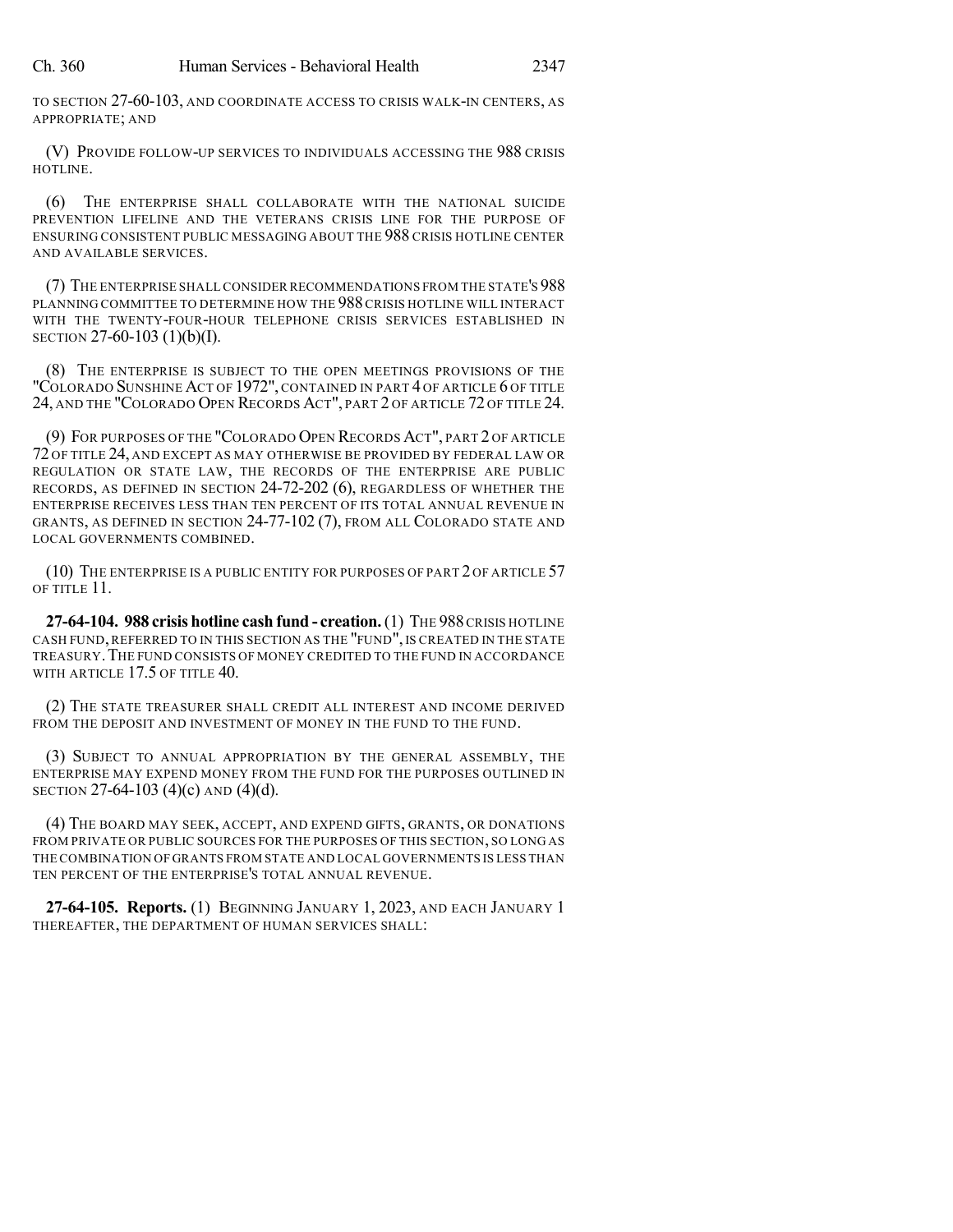(a) SUBMIT INFORMATION ABOUT THE USAGE OF THE 988 CRISIS HOTLINE AND SERVICES PROVIDED TO THE FEDERAL SUBSTANCE ABUSE AND MENTAL HEALTH SERVICES ADMINISTRATION AND INFORMATION ABOUT THE EXPENDITURES OF THE 988 CRISIS HOTLINE CASH FUND TO THE FEDERAL COMMUNICATIONS COMMISSION; AND

(b) REPORT PROGRESS ON THE IMPLEMENTATION OF THE 988 CRISIS HOTLINE, INCLUDING THE USAGE OF THE 988 CRISIS HOTLINE, THE SERVICES PROVIDED, AND THE DEPOSITS AND EXPENDITURES FROM THE 988 CRISIS HOTLINE CASH FUND AS PART OF ITS "STATE MEASUREMENT FOR ACCOUNTABLE, RESPONSIVE, AND TRANSPARENT (SMART) GOVERNMENT ACT" HEARING REQUIRED BY SECTION 2-7-203.

**SECTION 2.** In Colorado Revised Statutes, **add** article 17.5 to title 40 as follows:

### **ARTICLE 17.5 988 Surcharge and Prepaid Wireless 988 Charge for the 988 Crisis Hotline**

**40-17.5-101. Definitions.** AS USED IN THIS ARTICLE 17.5, UNLESS THE CONTEXT OTHERWISE REQUIRES:

(1) "988" MEANS THE THREE-DIGIT ABBREVIATED DIALING CODE USED TO REPORT A BEHAVIORAL HEALTH CRISIS.

(2) "988 ACCESS CONNECTION" MEANS ANY COMMUNICATIONS SERVICE INCLUDING WIRELINE, WIRELESS CELLULAR, INTERCONNECTED VOICE OVER INTERNET PROTOCOL , OR SATELLITE IN WHICH CONNECTIONS ARE ENABLED, CONFIGURED, OR CAPABLE OF MAKING 988 CALLS. "988 ACCESS CONNECTION" DOES NOT INCLUDE FACILITIES-BASED BROADBAND SERVICES. THE NUMBER OF 988 ACCESS CONNECTIONS IS DETERMINED BY THE CONFIGURED CAPACITY FOR SIMULTANEOUS OUTBOUND CALLING. FOR EXAMPLE, FOR A DIGITAL SIGNAL-1 (DS-1) LEVEL SERVICE OR EQUIVALENT THAT IS CHANNELIZED AND SPLIT INTO SEPARATE CHANNELS FOR VOICE COMMUNICATIONS, THE NUMBER OF 988 ACCESS CONNECTIONS WOULD BE EQUAL TO THE NUMBER OF CHANNELS CAPABLE OFMAKING SIMULTANEOUS CALLS.

(3) "988 CRISIS HOTLINE ENTERPRISE" OR "ENTERPRISE" MEANS THE 988 CRISIS HOTLINE ENTERPRISE CREATED IN SECTION 27-64-103.

(4) "988SURCHARGE"OR "SURCHARGE"MEANS THE 988SURCHARGE IMPOSED BY THE 988 CRISIS HOTLINE ENTERPRISE PURSUANT TO SECTION 27-64-103 (4)(a).

(5) "COMMISSION" OR "PUBLIC UTILITIES COMMISSION" MEANS THE PUBLIC UTILITIES COMMISSION OF THE STATE OF COLORADO CREATED IN SECTION 40-2-101.

(6) "CONSUMER" MEANS A PERSON WHO PURCHASES PREPAID WIRELESS TELECOMMUNICATIONS SERVICE IN A RETAIL TRANSACTION.

(7) "DEPARTMENT" MEANS THE DEPARTMENT OF REVENUE.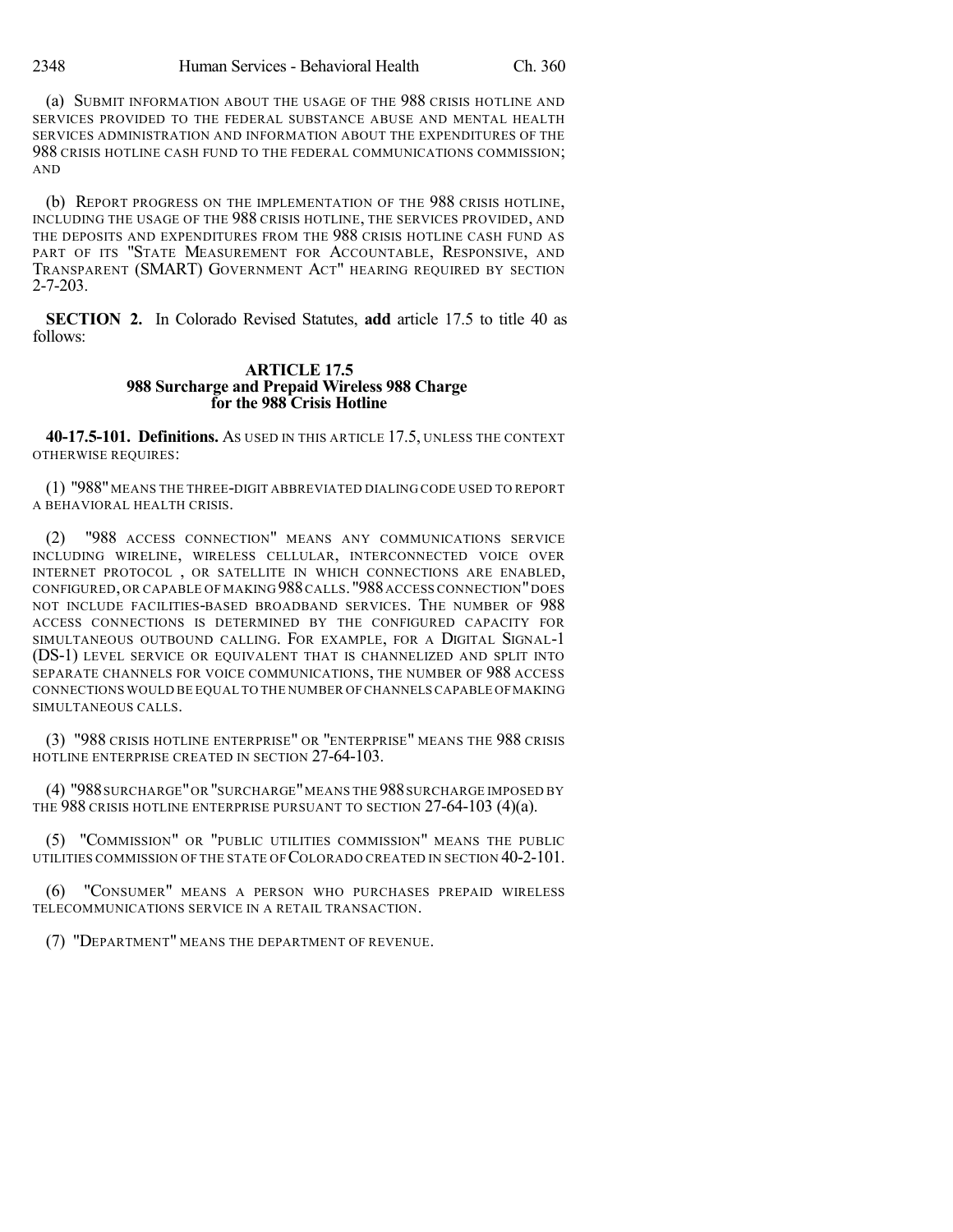(8) "PERSON" MEANS ANY INDIVIDUAL; FIRM; PARTNERSHIP; COPARTNERSHIP; JOINT VENTURE;ASSOCIATION;COOPERATIVE ORGANIZATION;CORPORATION,EITHER MUNICIPAL OR PRIVATE AND ORGANIZED FOR PROFIT OR NOT; GOVERNMENTAL AGENCY; STATE; COUNTY OR CITY AND COUNTY; POLITICAL SUBDIVISION; STATE DEPARTMENT; COMMISSION; BOARD; OR BUREAU, FRATERNAL ORGANIZATION, NONPROFIT ORGANIZATION, ESTATE, TRUST, BUSINESS OR COMMON LAW TRUST, RECEIVER, ASSIGNEE FOR THE BENEFIT OF CREDITORS, TRUSTEE, OR TRUSTEE IN BANKRUPTCY; OR ANY OTHER SERVICE USER.

(9) "PREPAID WIRELESS 988CHARGE"OR "CHARGE"MEANS THE CHARGE IMPOSED BY THE 988 CRISIS HOTLINE ENTERPRISE PURSUANT TO SECTION 27-64-103 (4)(b).

(10) "RETAIL TRANSACTION" MEANS THE PURCHASE OF PREPAID WIRELESS TELECOMMUNICATIONS SERVICE FROM A SELLER FOR ANY PURPOSE OTHER THAN RESALE.

(11) "SELLER" MEANS A PERSON WHO SELLS PREPAID WIRELESS TELECOMMUNICATIONS SERVICES TO ANOTHER PERSON.

(12) "SERVICE SUPPLIER"MEANS A PERSON PROVIDING 988ACCESS CONNECTIONS TO ANY SERVICE USER IN THE STATE, EITHER DIRECTLY OR BY RESALE.

(13) "SERVICE USER" MEANS A PERSON WHO IS PROVIDED A 988 ACCESS CONNECTION IN THE STATE.

**40-17.5-102. 988 surcharge - collection - rules.** (1) THE COMMISSION SHALL COLLECT, ON BEHALF OF THE 988 CRISIS HOTLINE ENTERPRISE, THE 988 SURCHARGE IMPOSED BY THE ENTERPRISE PURSUANT TO SECTION  $27-64-103(4)(a)$  to fund the ENTERPRISE. THE COMMISSION SHALL COLLABORATE WITH THE ENTERPRISE TO ESTABLISH THE AMOUNT OF THE SURCHARGE FOR THE NEXT CALENDAR YEAR.

(2) EACH SERVICE SUPPLIER SHALL COLLECT THE SURCHARGE FROM ITS SERVICE USERS. THE SURCHARGE IS THE LIABILITY OF THE SERVICE USER AND NOT OF THE SERVICE SUPPLIER; EXCEPT THAT THE SERVICE SUPPLIER IS LIABLE TO REMIT ALL SURCHARGES THAT THE SERVICE SUPPLIER COLLECTS FROM SERVICE USERS.

(3)(a) THE SERVICE SUPPLIER SHALL REMIT THE COLLECTED SURCHARGES TO THE COMMISSION ON A MONTHLY BASIS IN A MANNER ESTABLISHED BY THE COMMISSION. THE COMMISSION SHALL ESTABLISH REMITTANCE PROCEDURES BY RULE. A SERVICE SUPPLIER IS SUBJECT TO THE PENALTIES AND PROCEDURES IN SECTION 40-17.5-103 FOR THE FAILURE TO COLLECT OR CORRECTLY REMIT A SURCHARGE IN ACCORDANCE WITH THIS SECTION.

(b) A SERVICE SUPPLIER MAY DEDUCT AND RETAIN ONE PERCENT OF THE SURCHARGES THAT ARE COLLECTED BY THE SERVICE SUPPLIER FROM ITS SERVICE USERS.

(c) (I) THE STATE TREASURER SHALL CREDIT THE SURCHARGE COLLECTIONS REMITTED TO THE COMMISSION PURSUANT TO SUBSECTION  $(3)(a)$  of this section TO THE 988 CRISIS HOTLINE CASH FUND CREATED IN SECTION 27-64-104. ANY SURCHARGE TRANSMITTED TO THE STATE TREASURER THAT IS COLLECTED ON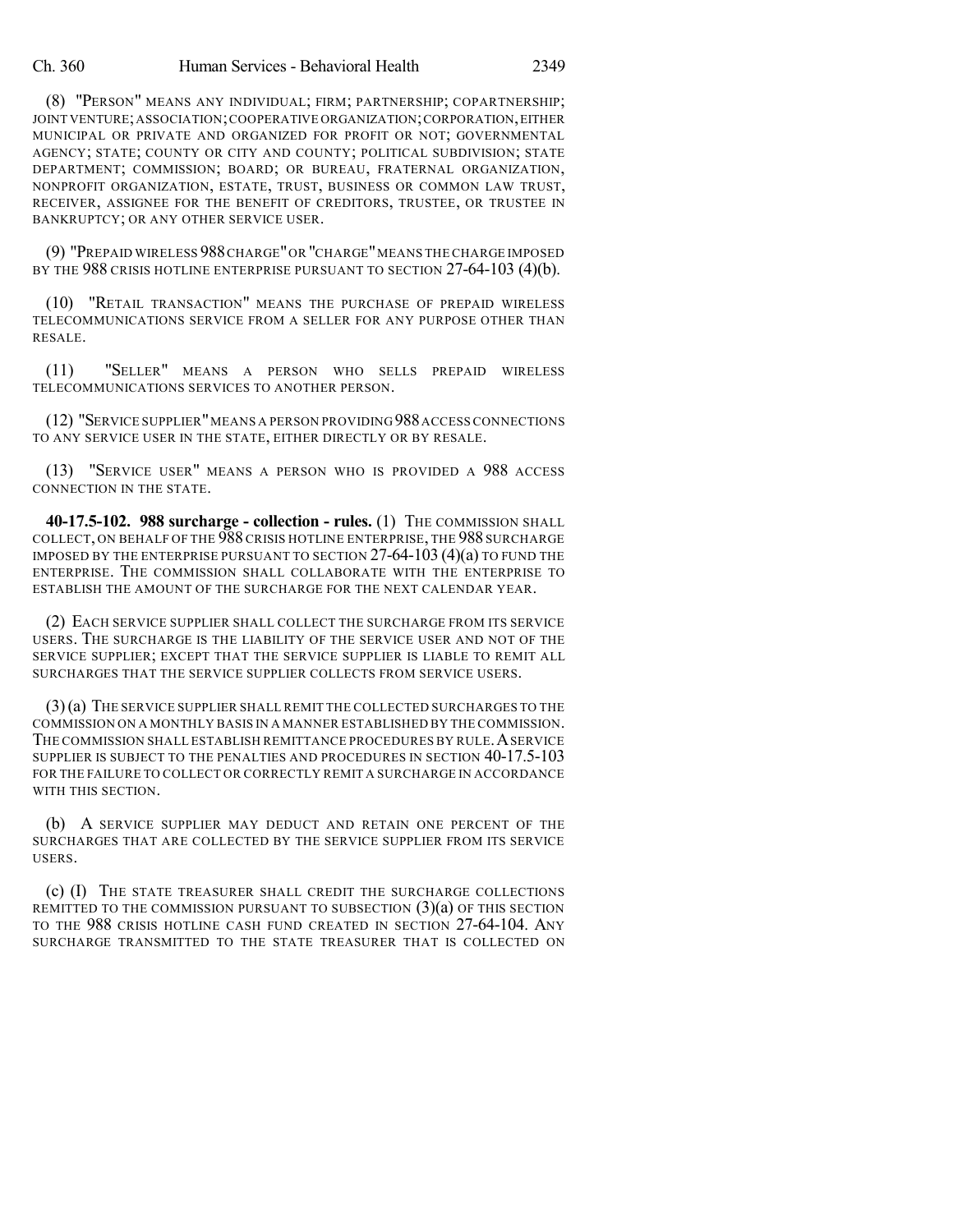BEHALF OF THE 988 CRISIS HOTLINE ENTERPRISE IS EXCLUDED FROM STATE FISCAL YEAR SPENDING.

(II) THE COMMISSION MAY RETAIN UP TO FOUR PERCENT OF THE COLLECTED SURCHARGES NECESSARY TO REIMBURSE THE COMMISSION FOR ITS DIRECT AND INDIRECT COSTS OF ADMINISTERING THE COLLECTION AND REMITTANCE OF SURCHARGES FOR THE 988 CRISIS HOTLINE, INCLUDING COSTS RELATED TO CONDUCTING AUDITS OF SERVICE SUPPLIERS IN ACCORDANCE WITH SECTION 40-17.5-103.

(4) THE SURCHARGE IMPOSED BY THE ENTERPRISE PURSUANT TO SECTION 27-64-103 (4)(a) IS THE ONLY DIRECT 988 FUNDING OBLIGATION IMPOSED UPON SERVICE USERS IN THE STATE.NO TAX,FEE,SURCHARGE,OR OTHER CHARGE TO FUND THE 988 CRISIS HOTLINE IS IMPOSED BY THE STATE, ANY POLITICAL SUBDIVISION OF THE STATE, OR ANY INTERGOVERNMENTAL AGENCY UPON A SELLER OR CONSUMER WITH RESPECT TO THE SALE, PURCHASE, USE, OR PROVISION OF 988 ACCESS CONNECTION IN THE STATE.

(5) THIS SECTION DOES NOT APPLY TO PREPAID WIRELESS TELECOMMUNICATIONS SERVICES.

**40-17.5-103. Remittance of surcharges - incorrect or delinquent reports penalties - administrative fees - rules.** (1) EVERY SERVICE SUPPLIER SHALL COLLECT THE 988 SURCHARGE BY THE 988 CRISIS HOTLINE ENTERPRISE PURSUANT TO SECTION 27-64-103 (4)(a) FROM ITS SERVICE USERS.

(2) THE DUTY TO COLLECT OR REMIT THE 988 SURCHARGE COMMENCES ON JANUARY 1, 2022. THE 988 SURCHARGE MUST BE STATED SEPARATELY OR ON THE SAME LINE ITEM AS THE 911 SURCHARGE CREATED IN SECTION 29-11-102.3. THE REVENUES COLLECTED FROM THE 988 AND 911 SURCHARGES MUST NOT BE COMBINED IN ANY WAY AND MUST BE COLLECTED AND REMITTED TO THE COMMISSION SEPARATELY.

(3) A SERVICE SUPPLIER IS LIABLE ONLY FOR THE 988 SURCHARGE COLLECTED PURSUANT TO THIS ARTICLE 17.5 UNTIL IT IS REMITTED TO THE COMMISSION. THE AMOUNT REMITTED BY THE SERVICE SUPPLIER MUST REFLECT THE ACTUAL COLLECTIONS BASED ON THE ACTUAL 988 ACCESS CONNECTIONS BILLED.

(4) ASERVICE SUPPLIER SHALL REMIT THE 988SURCHARGE IN ACCORDANCE WITH SECTION 40-17.5-102 AND RULES ADOPTED BY THE COMMISSION.

(5) (a) THE SERVICE SUPPLIER SHALL MAINTAIN A RECORD OF THE AMOUNT OF EACH 988 SURCHARGE COLLECTED AND REMITTED BY SERVICE USER ADDRESS FOR A PERIOD OF THREE YEARS AFTER THE TIME THE CHARGE WAS COLLECTED AND REMITTED.

(b) IF A SERVICE SUPPLIER FAILS TO TIMELY FILE A REPORT AND REMIT THE 988 SURCHARGE AS REQUIRED BY THIS SECTION, OR IF A SERVICE SUPPLIER FILES AN INCORRECT REPORT OR FAILS TO REMIT THE CORRECT AMOUNT, THE COMMISSION SHALL ESTIMATE THE AMOUNT OFTHE REMITTANCE DUE FOR THE PERIOD OR PERIODS FOR WHICH THE SERVICE SUPPLIER IS DELINQUENT. THE COMMISSION SHALL MAKE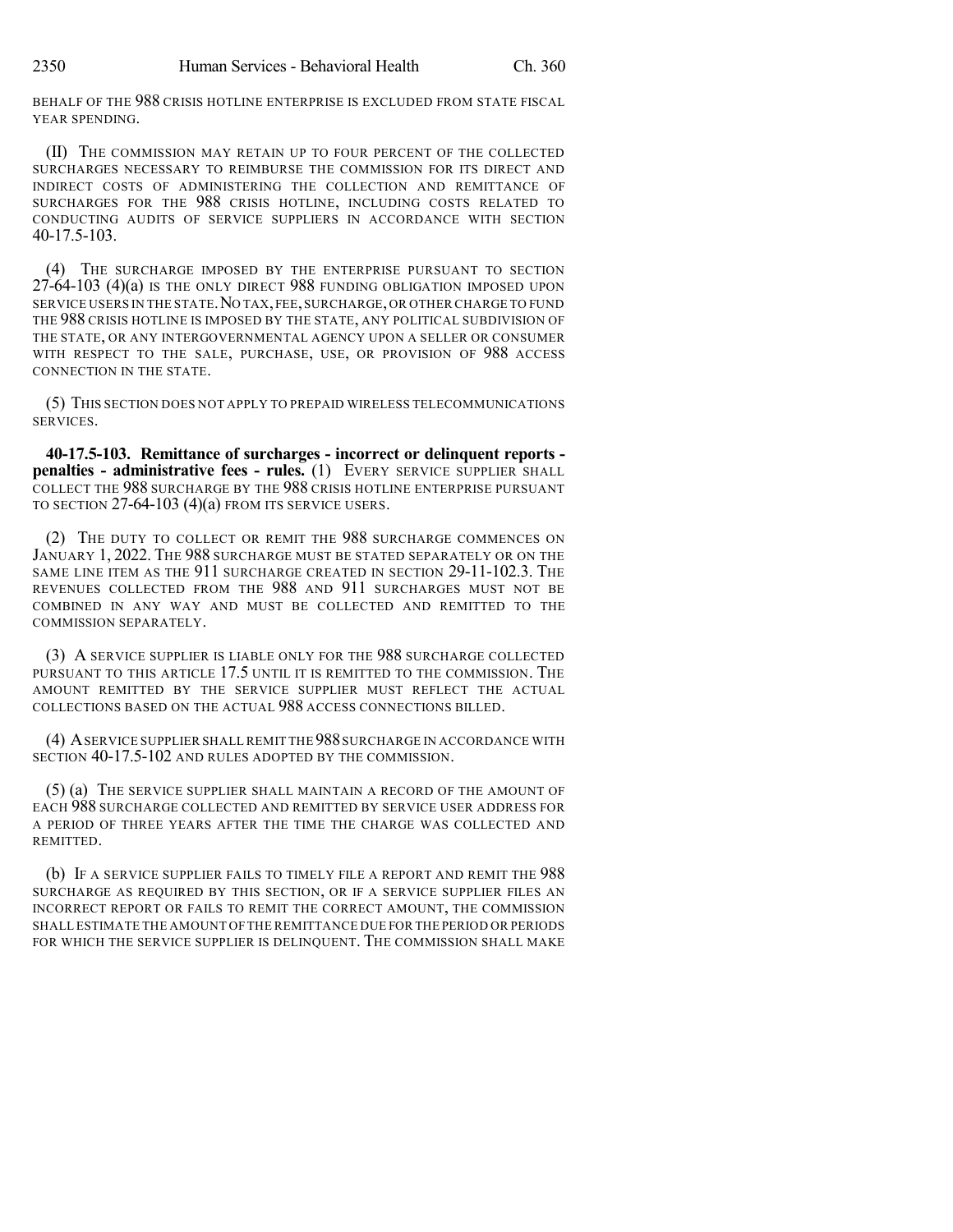THE ESTIMATE BASED UPON THE INFORMATION AVAILABLE.THE COMMISSION SHALL COMPUTE AND ASSESS A PENALTY EQUAL TO FIFTEEN PERCENT OF THE ESTIMATE OF THE DELINQUENT AMOUNT, AND SHALL ASSESS INTEREST ON THE DELINQUENT CHARGES AT THE RATE OF ONE PERCENT EACH MONTH FROM THE DATE WHEN DUE UNTIL THE DATE PAID.

(c) EXCEPT AS PROVIDED IN THIS SECTION AND UNLESS SUCH TIME IS EXTENDED BY AGREEMENT PURSUANT TO SUBSECTION  $(5)(d)$  OF THIS SECTION, THE AMOUNT OF A DELINQUENT REMITTANCE AND THE PENALTY AND INTEREST OWED PURSUANT TO SUBSECTION (5)(b) OF THIS SECTION,OTHER THAN INTEREST ACCRUINGTHEREAFTER, MUST BE ASSESSED WITHIN THREE YEARS AFTER THE DATE THE INCORRECT REPORT WAS FILED OR THE DELINQUENT REPORT WAS TO BE FILED. THE COMMISSION SHALL NOT FILE A NOTICE OF LIEN, ISSUE A DISTRAINT WARRANT, INSTITUTE A SUIT FOR COLLECTION, OR TAKE OTHER ACTION TO COLLECT THE AMOUNT AFTER THE EXPIRATION OF SUCH PERIOD UNLESS THE COMMISSION ISSUES A NOTICE OF ASSESSMENT FOR THE AMOUNT WITHIN SUCH PERIOD OR WITHIN AN EXTENDED PERIOD PURSUANT TO SUBSECTION (5)(d) OF THIS SECTION.

(d) IF, BEFORE THE EXPIRATION OF THE TIME PRESCRIBED FOR THE ASSESSMENT OF DELINQUENT AMOUNTS IN SUBSECTION  $(5)(c)$  OF THIS SECTION, THE COMMISSION AND THE SERVICE SUPPLIER CONSENT IN WRITING TO AN ASSESSMENT AFTER SUCH TIME, THE AMOUNT CALCULATED IN ACCORDANCE WITH SUBSECTION  $(5)(b)$  OF THIS SECTION MAY BE ASSESSED AT ANY TIME PRIOR TO THE EXPIRATION OF THE PERIOD AGREED UPON. THE PERIOD AGREED UPON MAY BE EXTENDED BY SUBSEQUENT AGREEMENTS IN WRITINGMADE BEFORE THE EXPIRATION OF THE PERIOD PREVIOUSLY AGREED UPON. THE COMMISSION MAY FILE A LIEN AGAINST THE PROPERTY OF THE SERVICE SUPPLIER FOR UP TO ONE YEAR AFTER THE EXPIRATION OF ANY SUCH PERIOD, UNLESS OTHERWISE SPECIFICALLY PROVIDED IN THIS ARTICLE 17.5.

(e) THE COMMISSION MAY CONDUCT AN AUDIT OF A SERVICE SUPPLIER'S BOOKS AND RECORDS CONCERNING THE COLLECTION AND REMITTANCE OF THE CHARGES AUTHORIZED BY THIS ARTICLE 17.5. A PUBLIC INSPECTION OF THE AUDIT AND OF DOCUMENTS REVIEWED IN THE AUDIT IS SUBJECT TO SECTION 24-72-204.THE COMMISSION IS RESPONSIBLE FOR EXPENSES THE COMMISSION MAY INCUR TO CONDUCT THE AUDIT. IN CONNECTION WITH AUDITS PERFORMED, SERVICE SUPPLIERS SHALL MAKE RELEVANT RECORDS AVAILABLE TO THE AUDITORS AT NO CHARGE. THE COMMISSION SHALL PROMULGATE RULES GOVERNING THE AUDIT AND APPEAL PROCEDURES.

(f) THE COMMISSION SHALL DEPOSIT ANY PENALTIES OR INTEREST IN THE 988 CRISIS HOTLINE CASH FUND CREATED IN SECTION 27-64-104.

**40-17.5-104. Prepaid wireless 988 charge - collection - rules.** (1) (a) THE SELLER SHALL COLLECT, ON BEHALF OF THE 988 CRISIS HOTLINE ENTERPRISE, THE PREPAID WIRELESS 988CHARGE IMPOSED BY THE ENTERPRISE PURSUANT TO SECTION 27-64-103 (4)(b) FROM THE CONSUMER ON EACH RETAIL TRANSACTION OCCURRING IN THE STATE. THE AMOUNT OF THE PREPAID WIRELESS 988 CHARGE SHALL BE EITHER DISCLOSED TO THE CONSUMER, OR SEPARATELY STATED OR STATED ON THE SAME LINE ITEM AS THE 911 SURCHARGE CREATED IN SECTION 29-11-102.3 ON AN INVOICE, RECEIPT, OR OTHER SIMILAR DOCUMENT THE SELLER PROVIDES TO THE CONSUMER.ASELLER SHALL ELECT TO EITHER DISCLOSE OR SEPARATELY STATE THE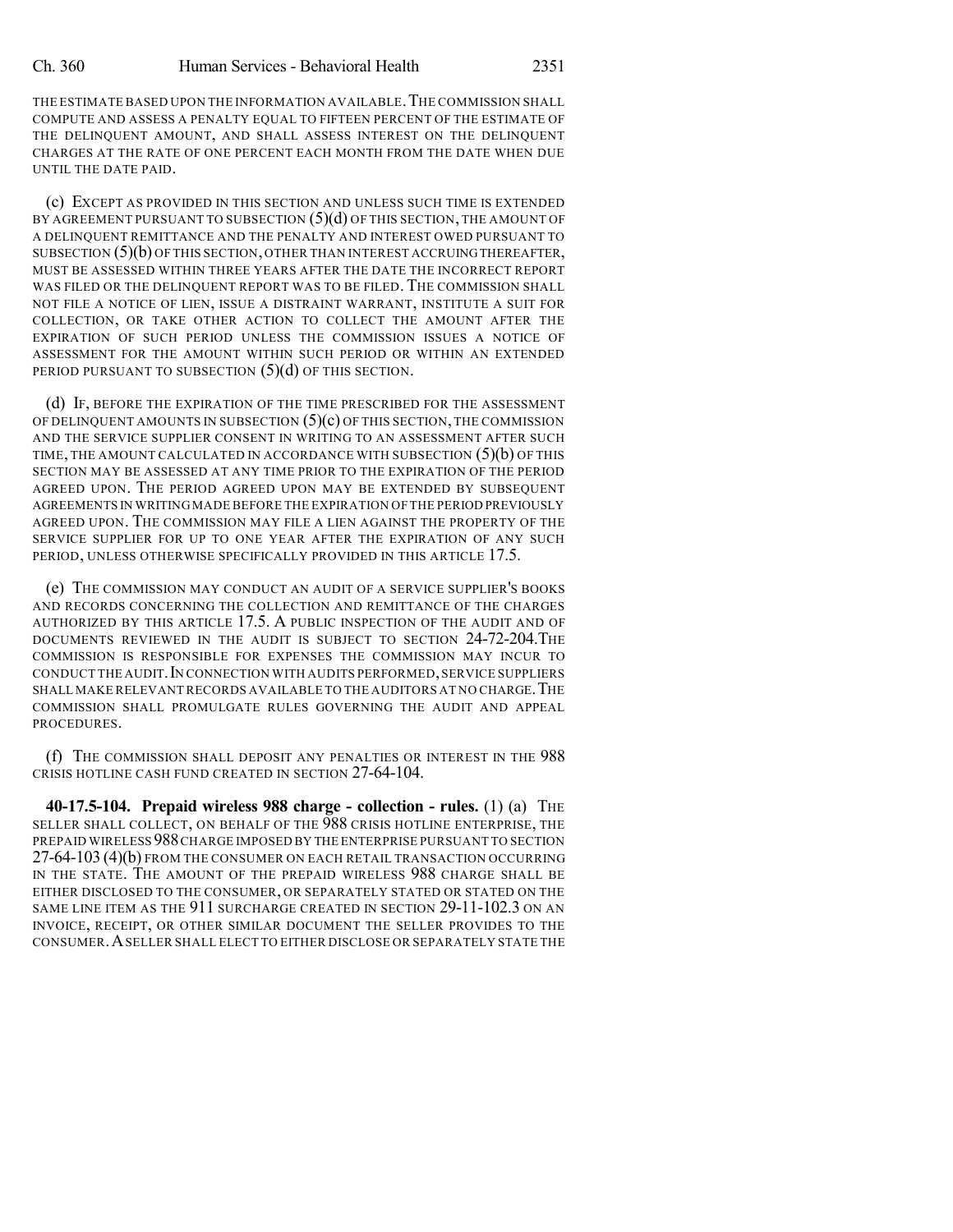CHARGE AND SHALL NOT CHANGE THE ELECTION WITHOUT THE WRITTEN CONSENT OF THE DEPARTMENT. THE SELLER IS DEEMED TO HAVE COLLECTED THE CHARGE NOTWITHSTANDING THE SELLER'S FAILURE TO SEPARATELY DISCLOSE OR STATE THE CHARGE ON AN INVOICE, RECEIPT, OR OTHER SIMILAR DOCUMENT THE SELLER PROVIDES TO THE CONSUMER.

(b) FOR PURPOSES OF THIS SECTION, A RETAIL TRANSACTION OCCURS IN COLORADO IF:

(I) THE CONSUMER EFFECTS THE RETAIL TRANSACTION IN PERSON AT A BUSINESS LOCATION IN COLORADO;

(II) IF SUBSECTION  $(1)(b)(I)$  of this section does not apply, the product is DELIVERED TO THE CONSUMER AT A COLORADO ADDRESS PROVIDED TO THE SELLER;

(III) IF SUBSECTIONS  $(1)(b)(I)$  and  $(1)(b)(II)$  of this section do not apply, the SELLER'S RECORDS, MAINTAINED IN THE ORDINARY COURSE OF BUSINESS, INDICATE THAT THE CONSUMER'S ADDRESS IS IN COLORADO AND THE RECORDS ARE NOT MADE OR KEPT IN BAD FAITH;

(IV) IF SUBSECTIONS  $(1)(b)(I)$  to  $(1)(b)(III)$  of this section do not apply, the CONSUMER GIVES A COLORADO ADDRESS DURINGTHE CONSUMMATION OFTHE SALE, INCLUDING THE CONSUMER'S PAYMENT INSTRUMENT IF NO OTHER ADDRESS IS AVAILABLE, AND THERE IS NO INDICATION THAT THE ADDRESS IS GIVEN IN BAD FAITH; OR

(V) IF SUBSECTIONS  $(1)(b)(I)$  TO  $(1)(b)(IV)$  OF THIS SECTION DO NOT APPLY, THE MOBILE TELEPHONE NUMBER IS ASSOCIATED WITH A COLORADO LOCATION.

(c) THE PREPAID WIRELESS 988 CHARGE IS THE LIABILITY OF THE CONSUMER AND NOT OF THE SELLER; EXCEPT THAT THE SELLER IS LIABLE TO REMIT ALL PREPAID WIRELESS 988 CHARGES THAT THE SELLER COLLECTS FROM A CONSUMER AS PROVIDED IN SUBSECTION (2) OF THIS SECTION.

(d) THE AMOUNT OF THE PREPAID WIRELESS 988 CHARGE THAT IS COLLECTED BY A SELLER FROM A CONSUMER IS NOT INCLUDED IN THE BASE FOR MEASURING ANY TAX, FEE, SURCHARGE, OR OTHER CHARGE THAT IS IMPOSED BY THE STATE, ANY POLITICAL SUBDIVISION OF THE STATE, OR ANY INTERGOVERNMENTAL AGENCY.

(2) (a) THE SELLER SHALL REMIT ANY COLLECTED PREPAID WIRELESS 988 CHARGES TO THE DEPARTMENT AT THE TIMES AND IN THE MANNER PROVIDED IN PART 1 OF ARTICLE 26 OF TITLE 39. THE DEPARTMENT SHALL ESTABLISH, BY RULE, REGISTRATION AND PAYMENT PROCEDURES THAT SUBSTANTIALLY COINCIDE WITH THE REGISTRATION AND PAYMENT PROCEDURES THAT APPLY UNDER PART 1 OF ARTICLE 26 OF TITLE 39. A SELLER IS SUBJECT TO THE PENALTIES UNDER PART 1 OF ARTICLE 26OF TITLE 39 FOR FAILURE TO COLLECT OR REMIT A PREPAID WIRELESS 988 CHARGE IN ACCORDANCE WITH THIS SECTION.

(b) A SELLER MAY DEDUCT AND RETAIN THREE AND THREE-TENTHS PERCENT OF THE PREPAID WIRELESS 988 CHARGES THAT ARE COLLECTED BY THE SELLER FROM THE CONSUMERS.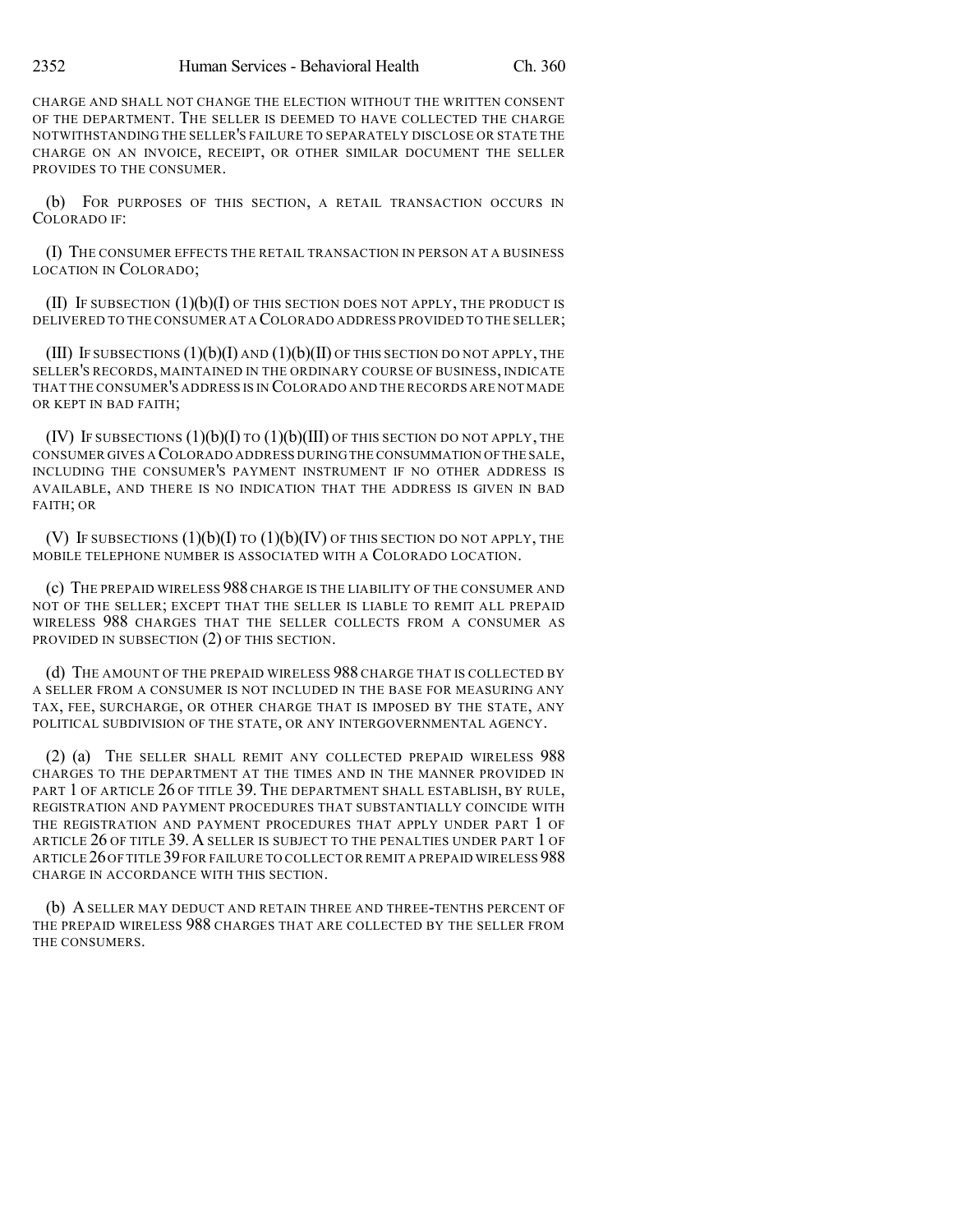(c) THE AUDIT AND APPEAL PROCEDURES APPLICABLE TO THE STATE SALES TAX PURSUANT TO PART 1 OF ARTICLE 26 OF TITLE 39 APPLY TO PREPAID WIRELESS 988 CHARGES.

(d) THE DEPARTMENT SHALL, BY RULE, ESTABLISH PROCEDURES BY WHICH A SELLER MAY DOCUMENT THAT A TRANSACTION IS NOT A RETAIL TRANSACTION, WHICH PROCEDURES MUST SUBSTANTIALLY COINCIDE WITH THE PROCEDURES FOR DOCUMENTING THAT A SALE WAS WHOLESALE FOR PURPOSES OF THE SALES TAX PURSUANT TO PART 1 OF ARTICLE 26 OF TITLE 39.

(e)(I) THE STATE TREASURER SHALL CREDIT THE PREPAID WIRELESS 988CHARGES REMITTED TO THE DEPARTMENT PURSUANT TO SUBSECTION  $(2)(a)$  OF THIS SECTION TO THE 988 CRISIS HOTLINE CASH FUND CREATED IN SECTION 27-64-104.

(II) THE DEPARTMENT MAY RETAIN UP TO THREE PERCENT OF THE COLLECTED CHARGES NECESSARY TO REIMBURSE THE DEPARTMENT FOR ITS DIRECT COSTS OF ADMINISTERING THE COLLECTION AND REMITTANCE OF PREPAID WIRELESS 988 CHARGES.

(3) THE PREPAID WIRELESS 988 CHARGE IMPOSED PURSUANT TO SECTION 27-60-103 (4)(b) IS THE ONLY DIRECT 988 FUNDING OBLIGATION IMPOSED WITH RESPECT TO PREPAID WIRELESS TELECOMMUNICATIONS SERVICE IN THE STATE. NO TAX, FEE, SURCHARGE, OR OTHER CHARGE TO FUND THE 988 CRISIS HOTLINE IS IMPOSED BY THE STATE, ANY POLITICAL SUBDIVISION OF THE STATE, OR ANY INTERGOVERNMENTAL AGENCY UPON A SELLER OR CONSUMER WITH RESPECT TO THE SALE, PURCHASE, USE, OR PROVISION OF PREPAID WIRELESS TELECOMMUNICATIONS SERVICE.

**40-17.5-105. Immunity of providers.** NO SERVICE PROVIDER OR SERVICE SUPPLIER, OR ANY EMPLOYEE OR AGENT THEREOF, SHALL BE LIABLE FOR ANY DAMAGES IN A CIVIL ACTION FOR INJURIES, DEATH, OR LOSS TO PERSON OR PROPERTY INCURRED AS A RESULT OF ANY ACT OR OMISSION OF SUCH SERVICE PROVIDER, SERVICE SUPPLIER, EMPLOYEE, OR AGENT IN CONNECTION WITH DEVELOPING, ADOPTING, IMPLEMENTING, MAINTAINING, ENHANCING, OR PROVIDING 988 ACCESS CONNECTION OR SERVICE, UNLESS SUCH DAMAGE OR INJURY WAS INTENTIONALLY CAUSED BY OR RESULTED FROM GROSS NEGLIGENCE OF THE PROVIDER, SUPPLIER, EMPLOYEE, OR AGENT.

**SECTION 3.** In Colorado Revised Statutes, 24-75-402, **add** (5)(rr) as follows:

**24-75-402. Cash funds - limit on uncommitted reserves - reduction in the amount of fees - exclusions.** (5) Notwithstanding any provision of this section to the contrary, the following cash funds are excluded from the limitations specified in this section:

(rr) THE 988 CRISIS HOTLINE CASH FUND CREATED IN SECTION 27-64-104.

**SECTION 4. Appropriation.** (1) For the 2021-22 state fiscal year, \$5,687,692 is appropriated to the department of human services for use by the office of behavioral health. This appropriation is from the 988 crisis hotline cash fund created in section 27-64-104 (1),  $\tilde{C}$ . R.S., and is based on an assumption that the office will